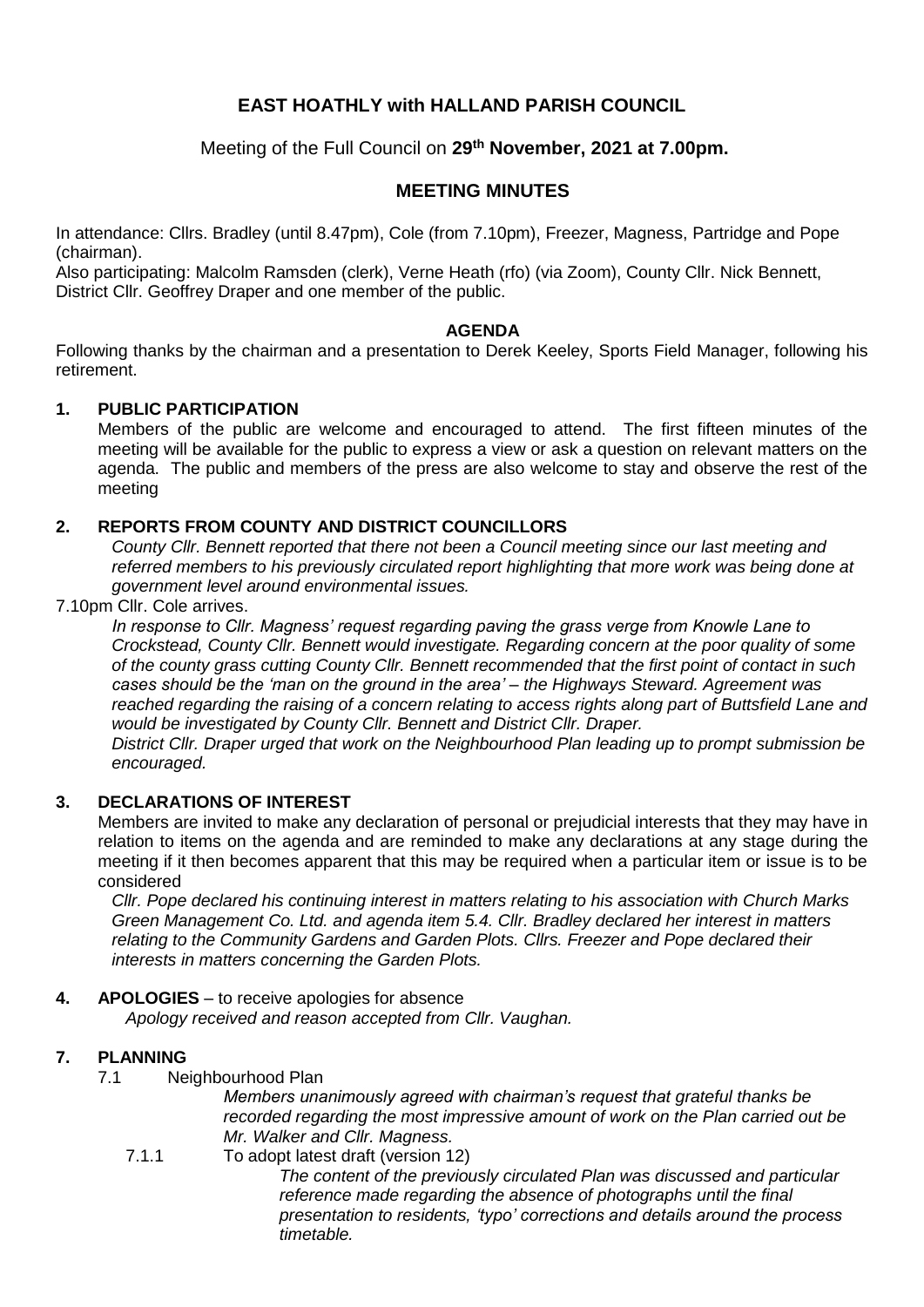*Following a proposal by Cllr. Pope and seconding by Cllr. Partridge*

- *0420 RESOLVED to adopt and submit version 12 of the Plan to Wealden District Council.* 
	- 7.1.2 To approve Basic Conditions Statement *Following a proposal by Cllr. Pope and seconding by Cllr. Freezer*
- *0421 RESOLVED to approve and submit the Basic Conditions Statement to Wealden District Council.* 
	- 7.2 To consider next steps following Redrow public meeting
		- *Following discussions amongst members relating to the possibility of predetermination chairman summed up the outcome of the meeting itself as not being likely to produce much in the way of change but that providing Redrow with the link to the recently submitted Neighourhood Plan and Basic Conditions Statement and try to constructively engage with them relating to any support for our s106 changes that might be possible.*

*Chairman reported that the s106 cap figure of £100 per parish dwelling (657) p.a. that Wealden use should be index-linked and now stands at £138.69.*

# **5. FINANCE**

- 5.1 To approve/note payments payable/paid October, 2021
	- *Members noted payments in respect of topographical survey, tree removal, insurance premium and grass cutting*
- *Following a proposal by Cllr. Pope and seconding by Cllr. Magness 0422 RESOLVED to approve/note payments payable/paid October, 2021 totalling £10,129.01 (See appendix A).*
	- 5.2 To note income/expenditure-vs-budget and approve, if necessary, over/underspends *Noted.*
		- 5.3 To approve budget and precept requirements for 2022/23 *Members discussed the previously circulated budget and precept requirement for*

*2022/23 which had the recommendation of the Finance and General Purpose Committee.*

*Following a proposal by Cllr. Cole and seconding by Cllr. Magness*

- *0423 RESOLVED to approve the budget as circulated and precept for the sum of £61,654 with the caveat that should the tax base figure have changed from last year that the amount be amended such that residents would not see an increase or decrease in the amount paid by them in respect of the Parish Council element of their Council Tax.* 
	- 5.4 To consider grant applications

*Members learnt of an application from East Hoathly and District Age Concern for grant funding of £200 towards equipment for their monthly lunch club. Clerk confirmed that the application met the conditions of Council's Grant Policy. Following a proposal by Cllr. Freezer and seconding by Cllr. Cole*

- *0424 RESOLVED to approve the award of a grant of £200 to the East Hoathly and District Age Concern.* 
	- 5.5 To consider renewal of CPRE membership

*Following a proposal by Cllr. Pope and seconding by Cllr. Freezer*

- *0425 RESOLVED to approve an increase to £50 p.a. in respect of continuing membership of CPRE.* 
	- 5.6 To note completion of member audit

*Noted. (Carried forward from Finance & General Purpose meeting).*

# **6. MINUTES**

6.1 To resolve that the minutes of the Council Meeting held on Monday  $25<sup>th</sup>$  October, 2021 be taken as read, confirmed as a correct record and signed by the Chaiman *Following a proposal by Cllr. Pope and seconding by Cllr. Freezer*

*0426 RESOLVED that the minutes of the Council Meeting held on Monday 25th October, 2021 be*

*taken as read, confirmed as a correct record and be duly signed by the Chairman.*

6.2 Matters arising from minutes not otherwise covered by agenda items

6.2.1 To approve content of Gove/Ghani letter regarding planning

*Cllr. Freezer reported that the previously circulated letter had already* 

*received the support of a number of local Parish Councils*

*Following a proposal by Cllr. Pope and seconding by Cllr. Freezer*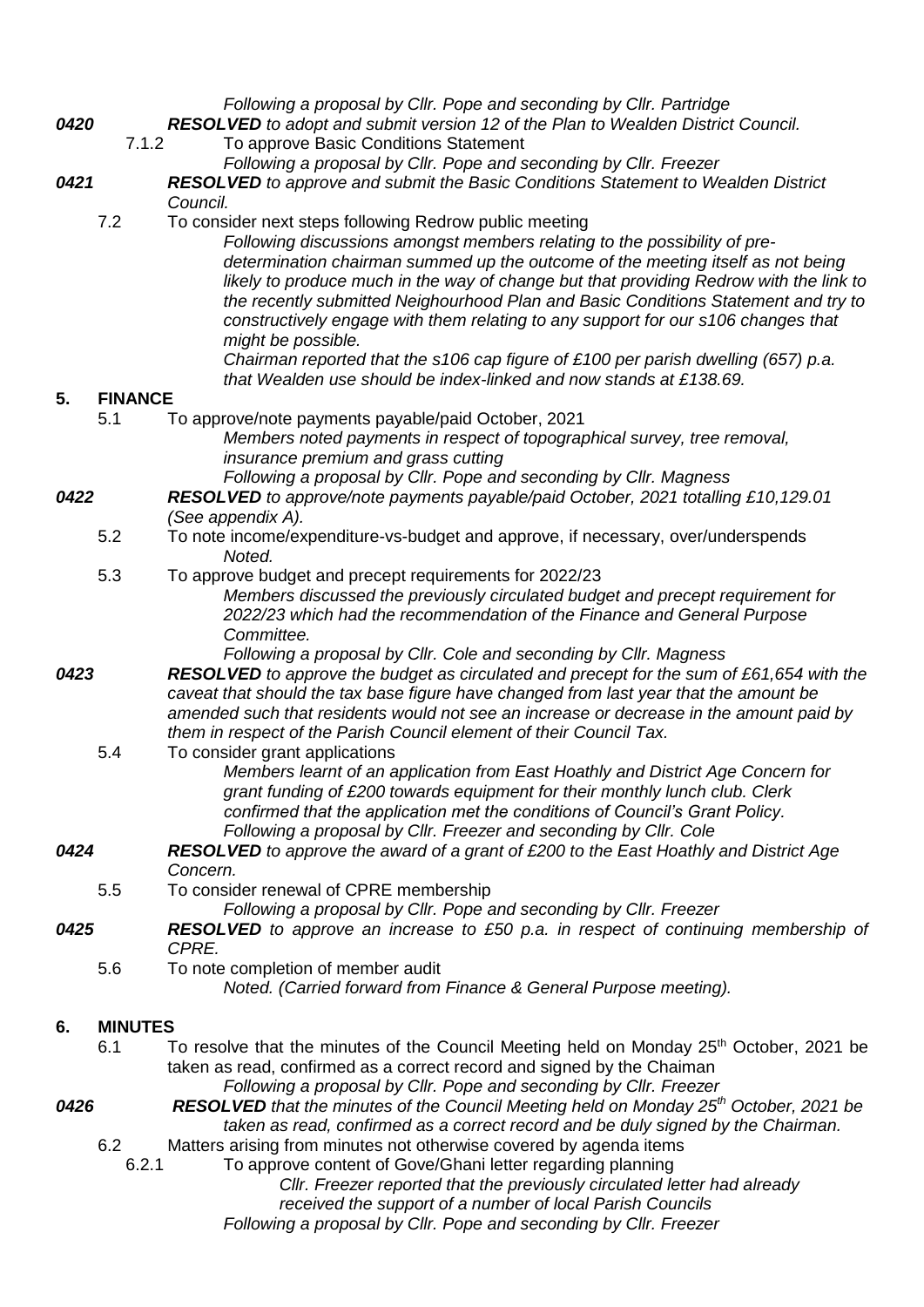## *0427 RESOLVED to add Councils name to the signatories of the Gove/Ghani letter.*

## **7. PLANNING (continued)**

7.3 To note District Council decisions to date

*Noted with disappointment expressed regarding the land at Pipers Farm approval.*

7.4 To note footpath diversion order *Noted.*

8.47pm Members approve suspension of meeting

Cllr. Bradley retires

8.51pm Members approve re-convening meeting

# **8. WAR MEMORIAL SPORTS GROUND TRUST (COUNCIL AS TRUSTEE)**

- 8.1 To discuss progress regarding drainage/landscaping, including enhancements to playing field equipment, and installations
	- 8.1.1 Landscaping/Drainage
		- 8.1.1.1 Project update

*No report available.*

8.1.2 Pavilion

8.1.2.1 Installation of telephone and broadband

*EE and Star link options being investigated.*

8.1.2.2 Generator power-over switch

*3-phase generator requirement being considered. Carried forward.*

- 8.1.2.3 Administration update
- *Following a proposal by Cllr. Pope and seconding by Cllr. Magness*

*0428 RESOLVED to delegate decisions regarding pavilion bookings/cleaning to Cllrs. Pope,* 

*Vaughan and Freezer.*

8.1.2.4 Floodlight switching

*Awaiting response from Tennis Club regarding external cabinet* 

*selection.*

8.2 Rectory Close access to sports field

*Following a proposal by Cllr. Pope and seconding by Cllr. Magness*

*0429 RESOLVED to commit funds up to £500 to obtain legal advice.*

### **9. WRITTEN REPORTS FOR APPROVAL, DISCUSSION OR NOTING**

- 9.1 Correspondence
	- *Noted. (See appendix B).*
- 9.2 Garden Plots Terms of Reference (TOR)

*Awaiting proposed changes to TOR and 'leases' from plot holders and Community Gardeners. Carried forward.*

9.3 Sussex Lund project

*Members learnt that Cllrs. Bradley and Magness has cleared a 20m<sup>2</sup> patch of brambles in the Parish Woodland. Clerk reported that the findings of the recent ecological survey had highlighted the possible presence of Great Crested Newts and that work would have to be delayed until an eDNA report, which would provide proof of their existence or otherwise, could be obtained in the Spring.*

- 9.4 Young Persons Council
	- *Carried forward.*
- 9.5 Wildflower verges

*Cllr. Freezer awaiting response/s from interested residents. Carried forward.*

9.6 Queen's Jubilee celebrations

*Cllr. Freezer updated members on a number of potential projects under consideration including beacon lighting (2nd/3rd June), lunch (5th June) (with Cllr. Pope suggesting the involvement of the local Age Concern branch), various tree planting sites, wildflower meadow area to be defined 'Jubilee' and possible fencing of existing patches.*

9.7 Website pages audit

*Cllr. Freezer and clerk to review and audit Council webpages.*

9.8 Newsletter progress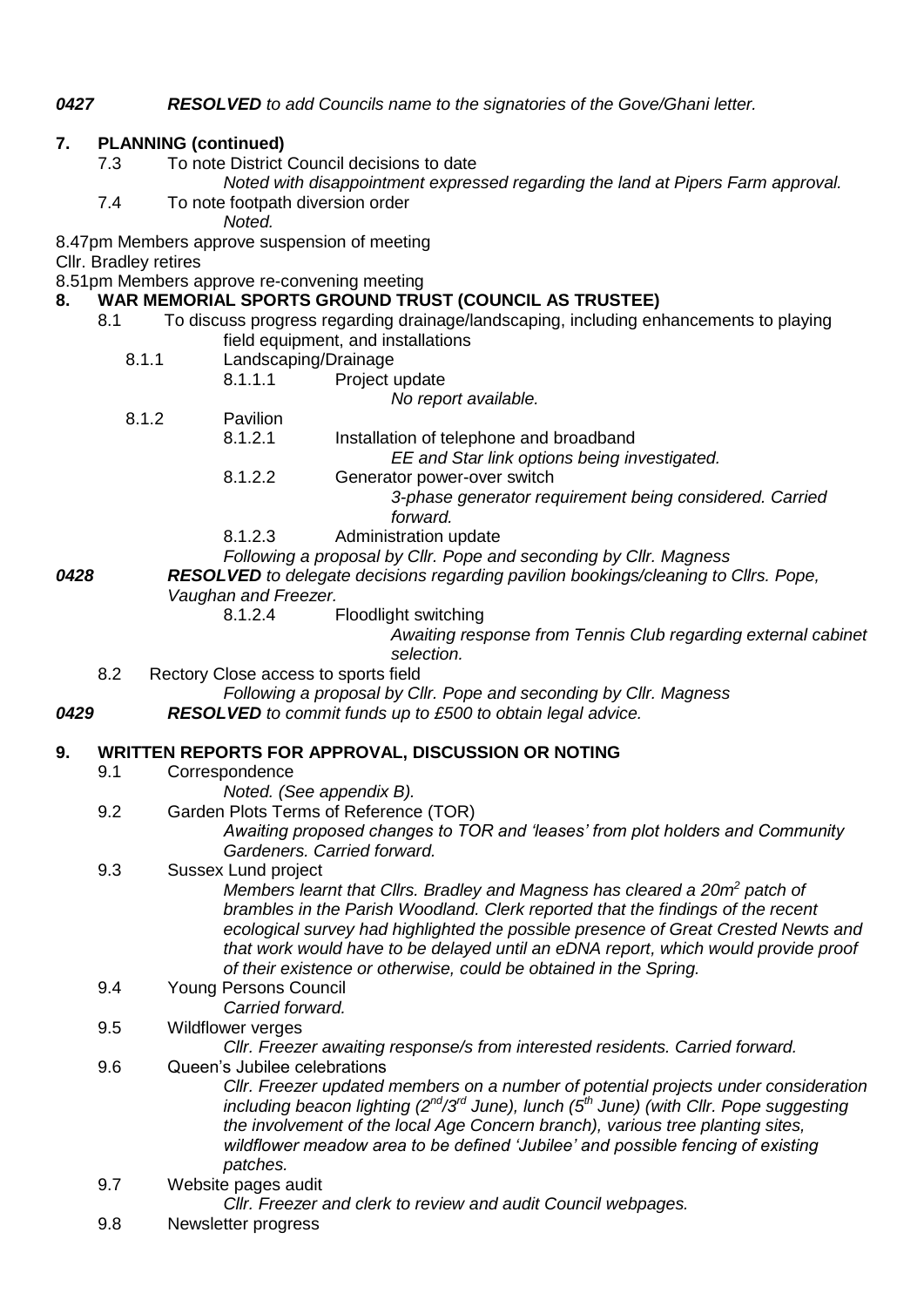*Carried forward.*

9.9 Clerk's progress report *Noted.*

# **10. DATE OF NEXT MEETING**

To note that the next meeting of the Full Council will be held on Monday 31<sup>st</sup> January, 2022 at 7 pm at the Village Hall, East Hoathly. *Noted.*

*Meeting closed at 9:40pm with chair wishing all a merry Christmas and happy New Year.*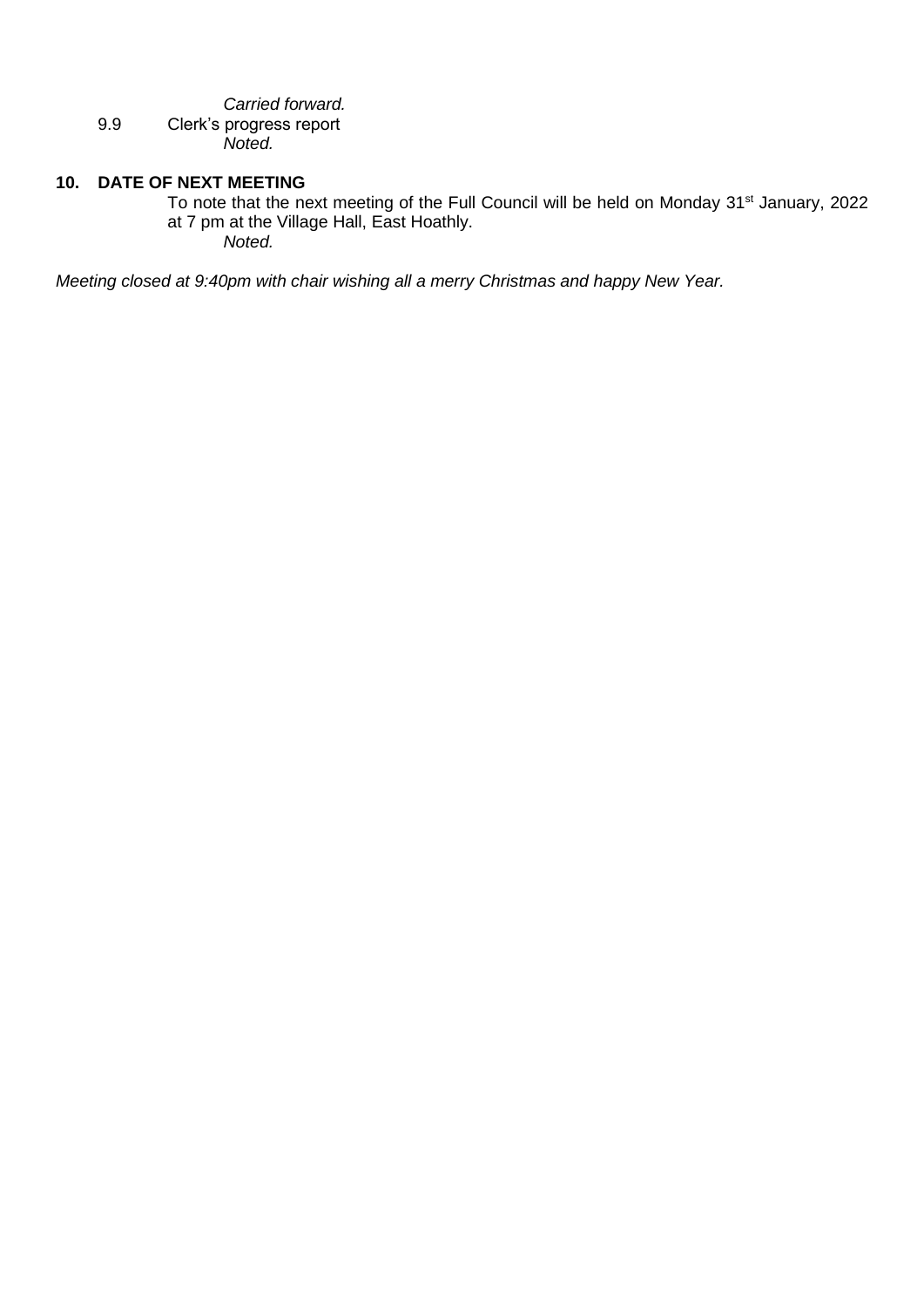# *Appendix A*

| Date       | Payee Name                      | Amount     |
|------------|---------------------------------|------------|
| 31/10/2021 | Chaser pest control Itd         | £70.00     |
| 31/10/2021 | Peter Crawford                  | £420.00    |
|            | Wealden Dist Assoc Local        |            |
| 31/10/2021 | Council                         | £22.00     |
| 31/10/2021 | Barcombe Landscapes Ltd         | £930.00    |
| 31/10/2021 | Groundwater dynamics Itd        | £600.00    |
| 31/10/2021 | <b>Wealden Citizens Advice</b>  | £250.00    |
| 31/10/2021 | <b>Tony Pope</b>                | £37.17     |
| 31/10/2021 | <b>HMRC</b>                     | £326.29    |
| 31/10/2021 | Robbie (Bruce) Innes            | £180.00    |
| 31/10/2021 | <b>ESALC Ltd</b>                | £48.00     |
| 31/10/2021 | Robbie (Bruce) Innes            | £199.02    |
| 31/10/2021 | AJGIBL (Came ins.)              | £3,419.80  |
| 31/10/2021 | Anthony Read                    | £160.00    |
| 31/10/2021 | <b>Regency Tree Specialists</b> | £930.00    |
| 31/10/2021 | Verne Heath                     | £0.00      |
| 31/10/2021 | Verne Heath                     | £279.70    |
| 31/10/2021 | Derek Keeley                    | £260.00    |
| 31/10/2021 | Malcolm Ramsden                 | £1,842.04  |
| 31/10/2021 | Castle Water                    | £154.99    |
| Total      |                                 | £10,129.01 |